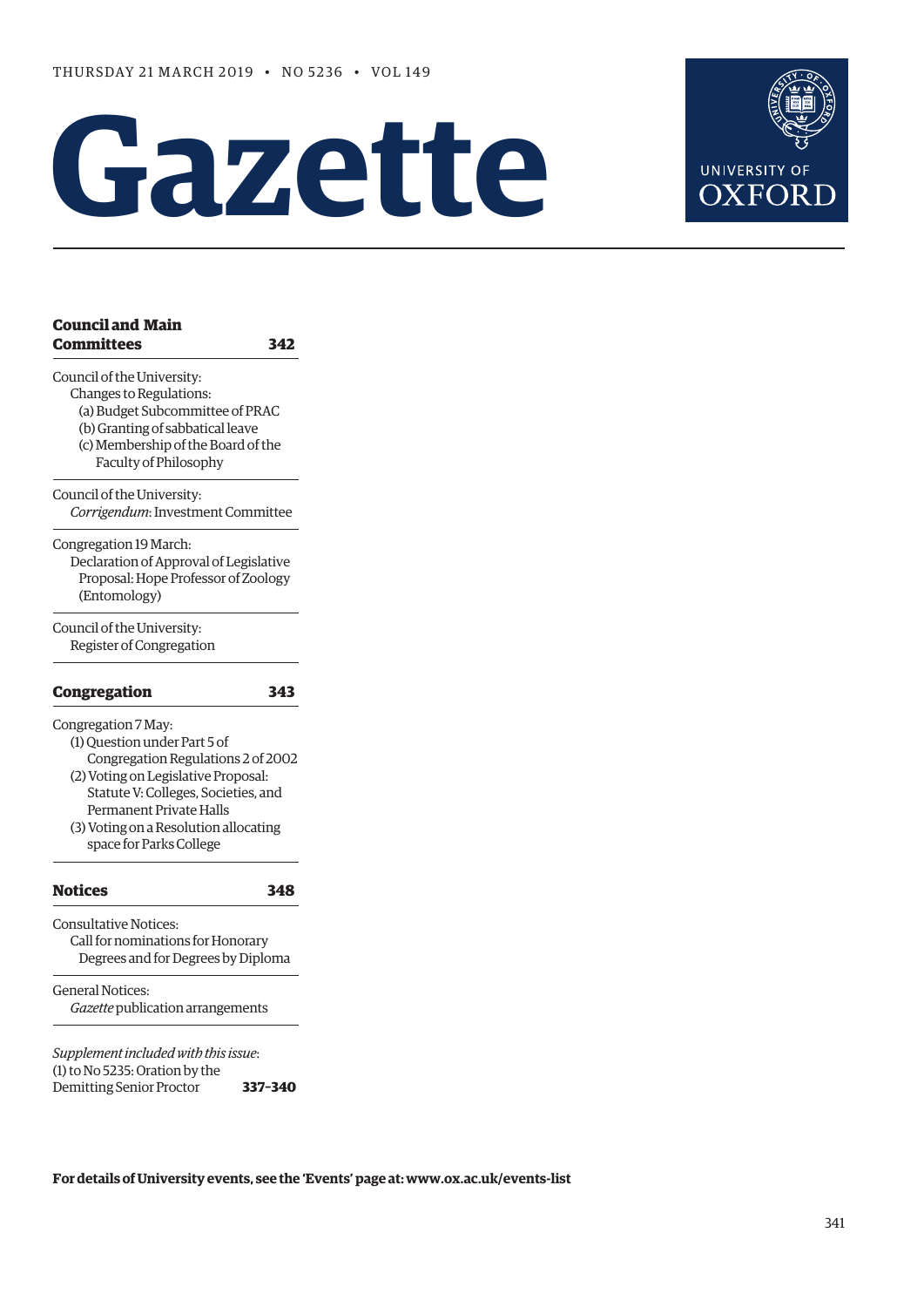## <span id="page-1-0"></span>Council and Main Committees

#### **Council of the University**

#### **Changes to Regulations**

Council has made the following changes to regulations, to come into effect on **4 April**.

#### **(a) Budget Subcommittee of PRAC**

#### *Explanatory Note*

The changes below align regulations on the length of the term of office of members of Budget Subcommittee with the norm for other committees (3 years); delegate the authority to appoint divisional representatives to Heads of Division, rather than requiring that they be formally endorsed by the Planning and Resource Allocation Committee (PRAC) after consultation with Heads; and add the Integrated Charging Mechanism (ICM) to the subcommittee's remit. The opportunity is also taken to update the regulations to delete out-of-date references.

#### *Text of Regulations*

In Council Regulations 15 of 2002, concerning the Budget Subcommittee of PRAC, amend Part 9 as follows (new text underlined, deleted text struck through):

'9.1. The Budget Subcommittee of the Planning and Resource Allocation Committee shall consist of:

(1) the Pro-Vice-Chancellor (Planning and Resources) who shall chair the committee;

(2) the Chair of the IT Committee or nominee;

(3), (4) two external persons appointed by the Planning and Resource Allocation Committee;

(5)−(8) four members of Congregation, one representing each of the academic divisions, appointed by the Planning and Resource Allocation Committee after consultation with the head of each division respectively.

9.2. Appointed members shall serve for four three years and shall be eligible for reappointment.

9.3. The committee will be a subcommittee of, and report to, the Planning and Resource Allocation Committee. It will:

(1) co-ordinate the work of budget groups to ensure coherence before the detailed draft budgets are submitted for the consideration of the Planning and Resource Allocation Committee, and in particular, test bids from central administrative, service and other units;

(2) receive and keep under review, on behalf of the Planning and Resource Allocation Committee, five-year plans of income, expenditure and capital commitments for the University Administration and Services and the Academic Services and University CollectionsGardens, Libraries and Museums division and make recommendations on them to the Planning and Resource Allocation Committee;

(3) review and make recommendations on methods for charging out the costs of the University Administration and Services and the Academic Services and University Collections Gardens, Libraries and Museums division, specifically, the Infrastructure Charge and the Integrated Charging Mechanism, and working with units on the analysis of costs and a programme for rolling out the new methods of charging, to be considered by the Planning and Resource Allocation Committee; subsequently the committee will review and make recommendations on any proposed significant change;

(4) receive and consider bids for annual budgets from the University Administration and Services and the Academic Services and University Gollections Gardens, Libraries, and Museums division and make recommendations to the Planning and Resource Allocation Committee;

(5) review and monitor the income and expenditure position of the major cost centres throughout the year;

(6) consider and make recommendations to the Planning and Resource Allocation Committee regarding any requests from the units for significant variations to the planned operating budget.'

#### **(b) Granting of sabbatical leave**

#### *Explanatory Note*

The following changes, made on the recommendation of the Personnel Committee, update the regulations to take into account changes in legislation since the regulations were first promulgated.

#### *Text of Regulations*

In Council Regulations 4 of 2004, concerning the granting of sabbatical leave and dispensation from prescribed duties, amend regulation 8 as follows (new text underlined, deleted text struck through):

'8. A period of qualifying service shall be a period during which the member of staff has without intermission discharged his or her contractual duties, unless:

(1) he or she has taken paid sick leave (unpaid sick leave does not count as qualifying service); or

(2) he or she has taken paid maternity leave, paternity leave, adoption leave, parental leave or shared parental leave (unpaid maternity leave does not count as qualifying service); or

(3) the relevant divisional board has agreed that a particular period in which the member of staff has not fulfilled his or her contractual duties may be reckoned as qualifying service for the purposes of these regulations.'

#### **(c) Membership of the Board of the Faculty of Philosophy**

#### *Explanatory Note*

The following change, made on the recommendation of the Philosophy Faculty Board, amends the membership of the Faculty Board.

#### *Text of Regulations*

**1** In Council Regulations 19 of 2002, concerning the Faculty Boards, amend regulation 31 as follows (new text underlined, deleted text struck through):

'31. The Board of the Faculty of Philosophy shall consist of:

(1) the chairman of the Board of the Faculty of Philosophy;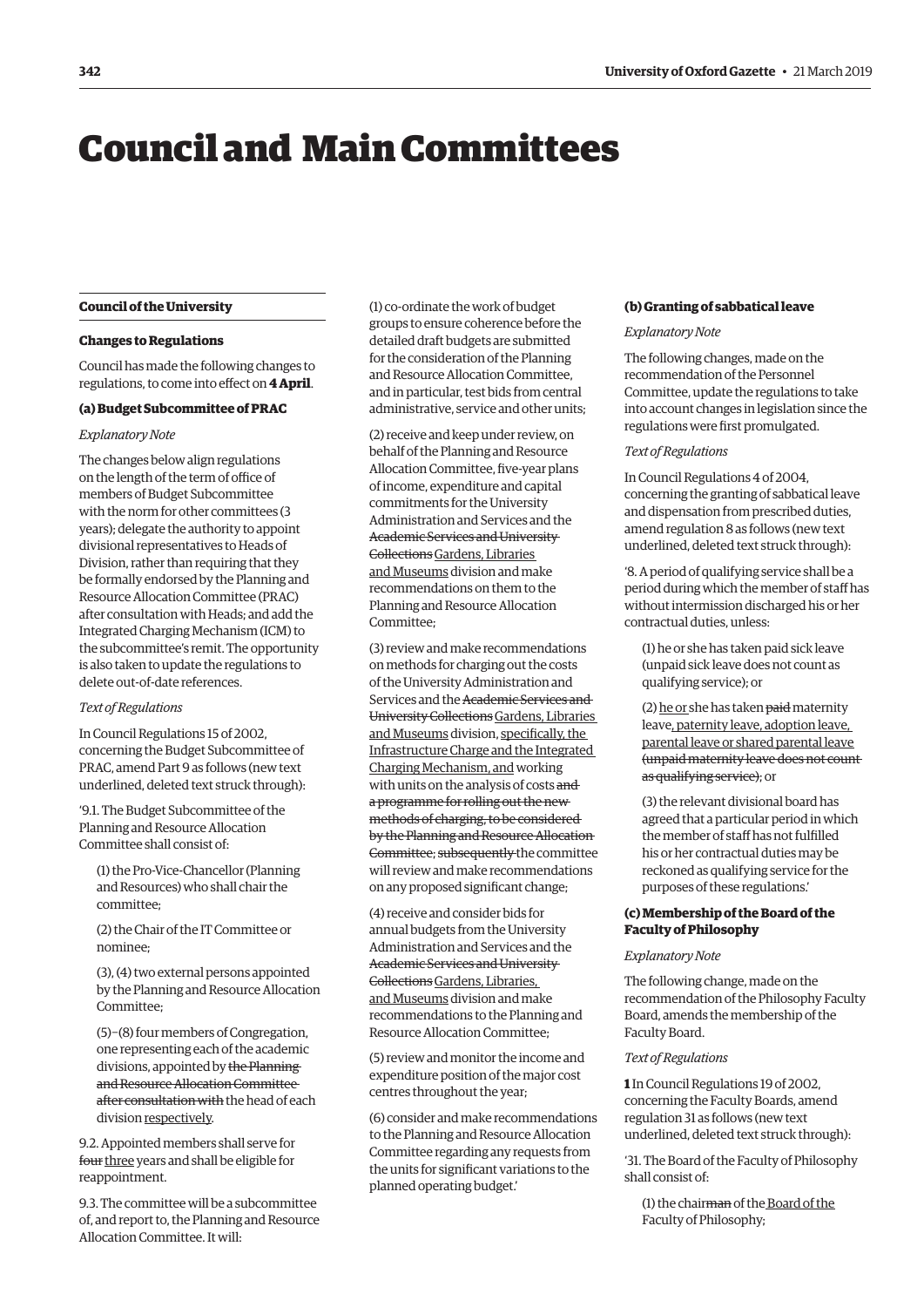## Congregation

#### <span id="page-2-0"></span>(2) the vice-chair of the Board of the Faculty of Philosophy;

(23) the director of graduate studies in Philosophy;

(34) the director of undergraduate studies in Philosophy;

(5) the director of research in Philosophy;

(6) the Equality and Diversity Officer in Philosophy;

(7)–(10) four persons elected by and from among the members of the Faculty of Philosophy.

(4)−(10) seven persons elected by and from among the members of the Faculty of Philosophy.'

**2** This regulation shall be effective from 1 October 2019.

#### **Council of the University**

*Corrigendum*

#### **Investment Committee**

When revisions were made to Part 23 of Council Regulations 15 of 2002, concerning the Investment Committee (*Gazette* No 5231, [14 February 2019, p290\), a cross-reference](https://gazette.web.ox.ac.uk/sites/default/files/gazette/documents/media/14_february_2019_-_no_5231_redacted.pdf#page=2)  in regulation 23.6 (2) was not updated correctly. The amendment should have read as follows:

In Council Regulations 15 of 2002, amend Part 23 as follows (new text underlined, deleted text struck through):

' …

(2) setting, where appropriate, investment policies, benchmarks, risk guidelines and investment restrictions for the Funds taking into account the agreed objectives and policies as set out in 23.65 (1) and including those relating to socially responsible investment;'

**Congregation** 19 March

#### **Declaration of Approval of Legislative Proposal: Hope Professor of Zoology (Entomology)**

No notice of opposition having been given, the Vice-Chancellor declared the Legislative Proposal concerning the Hope Professor of Zoology (Entomology) approved.

#### **Council of the University**

#### **Register of Congregation**

The Vice-Chancellor reports that the following names have been added to the Register of Congregation:

Brown, A, Kennedy Institute of Rheumatology Clifton, L, CR Big Data Institute Building Hsiao, Y, St John's Kayente, P M, University Safety Office Mackenwells, B P, Medical Sciences Division McLellan, A J, Pitt Rivers Museum Mannu, G S, Nuffield Department of Surgical Sciences Moor, R E, Saïd Business School Screnock, J J, Oxford Centre for Hebrew and Jewish Studies Spitschan, M, Linacre

### **Congregation** 7 May

A meeting will be held at 2pm on 7 May in the Sheldonian Theatre for the reading of the reply to the question made under Part 5 of Congregation Regulations 2 of 2002 at (1) below, and to put formally the legislative proposal at (2) and the resolution at (3) below to Congregation.

Members of Congregation are reminded that any two members may, not later than **noon on 29 April**, give notice in writing to the Registrar that they wish to oppose or amend the legislative proposal at (2) below or the resolution at (3) below (see the note on the conduct of business in Congregation below). If no notice of opposition or amendment has been received in advance of the meeting, it may not be necessary to proceed to a vote on the legislative proposal or the resolution. If, having taken into account the speeches at the meeting, the Vice-Chancellor considers that a consensus may have been reached, she may announce that, in her opinion, the legislative proposal or resolution is accepted or rejected as the case may be. If, however, six members of Congregation rise in their places (for example, if they disagree), a vote will be taken. If a vote is taken at the meeting, the Vice-Chancellor and the Proctors have determined that this will take place by paper ballot.

Further information on the practical arrangements will be published in due course.

#### **(1) Question under Part 5 of Congregation Regulations 2 of 2002**

Two members of Congregation to ask Council: 'Will Council present to Congregation before (a) inviting it to create 'Parks College' as a new Society of the University under Statute V (6) or (b) asking it to approve under Statute XVI, A,4 the allocation to 'Parks College' of the Radcliffe Science Library or space within that building or any other sites a full Report on the following: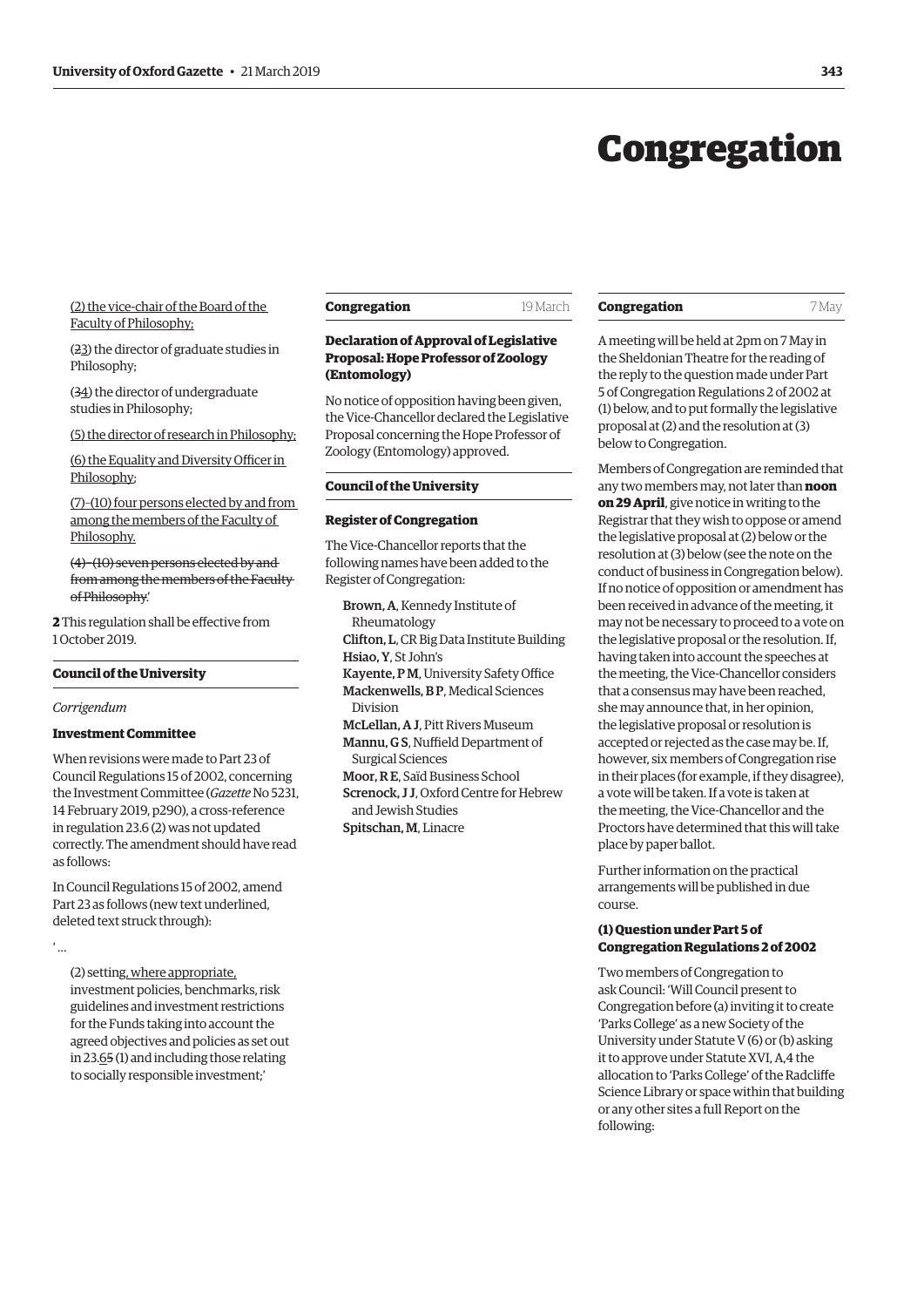(i) Given that it is usual to publish a Consultative Notice<sup>1</sup> on matters affecting departments of the University, Colleges and Halls, that such a Notice was published during the framing of the current Strategic Plan, and a further such Notice was published in the *Gazette* of 14 February by the IT Committee 'following the publication of the University's Strategic Plan 2018–23', why was no such Consultative Notice published before the press was informed on 7 December of the proposal to create what is currently called 'Parks College'?

(ii) Given that a Strategic Plan Programme Board has been set up chaired by the Vice-Chancellor, will Regulations be created for its governance and will its membership, Agenda and Minutes be published?2

(iii) To what authority in the University is the Strategic Plan Programme Board immediately answerable, and what powers have been delegated to it and by what authority?

(iv) Given that a Project Board has been set up for 'Parks College', will its membership and remit be published, and also its Agenda and Minutes?

(v) To what authority in the University is the Project Board immediately answerable, and what powers have been delegated to it and by what authority?

(vi) The costings to the University of the proposed major rebuilding and 'reconfiguration' work on the Radcliffe Science Library, Abbot's Kitchen and space currently occupied by Inorganic Chemistry or alternative spaces being considered for allocation to 'Parks College'?

(vii) The calculated cost to the University of the first and second years of running 'Parks College'.

(viii) The location and scale of additional graduate student accommodation needed for the students of the new Society.

2 [http://www.ox.ac.ukfaboutiorganisationistrategic](http://www.ox.ac.ukfaboutiorganisationistrategic-plan-2018-23)[plan-2018-23](http://www.ox.ac.ukfaboutiorganisationistrategic-plan-2018-23)

(ix) Any proposed revisions of Statute XII and dependent Regulations to clarify the rights of academic and academic-related staff in the Society, under the procedures affecting their employment.'

Peter P Edwards, St Catherine's Duncan Robertson, St Catherine's

#### **(2) Voting on Legislative Proposal: Statute V: Colleges, Societies, and Permanent Private Halls**

#### *Explanatory Note*

The case for a new graduate society/college was made in the University's 5-year Strategic Plan (2018–23), reflecting the ambition to increase postgraduate taught (PGT) student intake by up to 450 a year and postgraduate research (PGR) student intake by up to 400 a year, while maintaining quality (Education Priority 5). Such an ambition cannot be realised without the creation of at least one new graduate society/college. The creation of a new society would enable growth in the number of postgraduate students, without upsetting the balance between undergraduate and postgraduate student numbers in mixed colleges or imposing unrealistic targets for growth in the existing graduate colleges. It is now proposed to establish a new society, initially to be known as Parks College ('the society'), co-located with the Radcliffe Science Library in Parks Road.

#### *1. Academic vision for Parks College*

Much of 21st-century research is interdisciplinary, and some of the most exciting research takes place at the boundary between two or more disciplines. In most cases, this occurs as a result of experts from each discipline coming together and working collaboratively on topics of joint interest.

Parks College will have a special focus on cross-disciplinary interaction, with a series of regular events designed to promote the ethos and practice of interdisciplinary exchange. The intention is to build a collaborative research and social community whose members embrace the opportunity to interact with fellow students and researchers beyond the boundaries of their own disciplines.

Parks College will provide an environment for interactions between researchers from the four academic divisions. The initial themes for the society's interdisciplinary research clusters will be Artificial Intelligence and Machine Learning; Environmental Change; and Cellular Life. All these themes provide exciting opportunities activities. <sup>1</sup> List of Consultative Notices published in the 2018-19 academic

for participation by researchers from all four divisions. Other themes will be introduced as the Parks College Fellowship grows. Once there is a full complement of graduate students, it is anticipated that the society will have six to eight interdisciplinary clusters. The society will appoint as Official Fellows champions for each of its clusters.

The vision for Parks College draws on the oldest Oxford tradition of a place where teachers and their students share together in college life. The teachers (Official Fellows) will be Research Professors (RSIVs) or Associate Professors/Senior Research Fellows (grades 9 and 10), who do not currently have a college fellowship. Early-career postdoctoral researchers will be Research Fellows of the society, and Associate Fellows will bring fresh perspectives from other parts of the University and outside. The students will be postgraduate research students working on the major themes addressed by the society, for whom interaction with other researchers in the society will be mutually beneficial. Over time there will also be a significant number of postgraduate taught students, whose courses address topics directly or indirectly related to the society's major themes.

#### *2. Research clusters*

The initial research themes of Parks College – Artificial Intelligence and Machine Learning; Environmental Change; and Cellular Life – have natural synergies, enabling cross-cutting insights and research collaborations to emerge. Oxford is one of the world's leading centres for Artificial Intelligence and Machine Learning research, addressing problems of global significance. The society will also bring together researchers working on many aspects of the drivers and impacts of, and responses to, global environmental change. Recent initiatives in South Parks Road to integrate physical and life sciences make Oxford a world leader in interdisciplinary approaches to understanding the fundamental cellular mechanisms of life.

The University already has many existing interdisciplinary programmes and lecture series, together with research centres such as TORCH and the Oxford Martin School. The society will find synergies with such existing activities, not compete with them, and will look for opportunities to add value to Oxford's rich portfolio of interdisciplinary

year [https://gazette.web.ox.ac.uk/general-consultative](https://gazette.web.ox.ac.uk/general-consultative-notices-2018-19)[notices-2018-19](https://gazette.web.ox.ac.uk/general-consultative-notices-2018-19)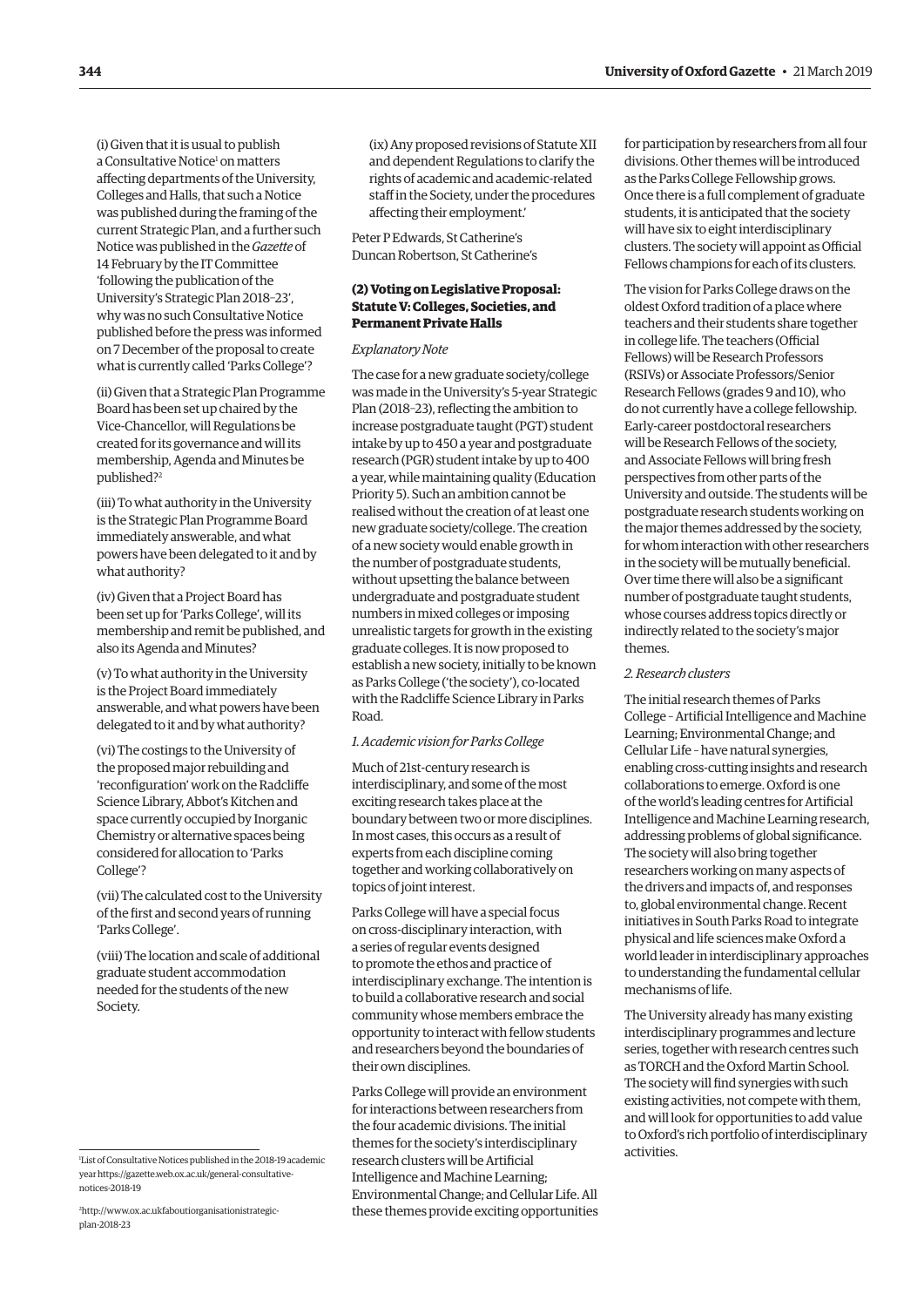#### *3. Composition of Parks College*

Subject to the approval by Congregation of the establishment of the society, Council has appointed Professor Lionel Tarassenko as the first head of house (President) of Parks College.

The Official Fellows of the society will be Research Professors (RSIVs) or Associate Professors/Senior Research Fellows (grades 9 and 10), who do not currently have a college fellowship. They will be expected to organise at least one interdisciplinary seminar series or reading group each term. It is envisaged that there will be up to 40 Official Fellows in the steady state. Postdocs and University Research Fellows with relevant research interests will be appointed as Research Fellows of the society. Associate Fellows who hold relevant internal or external non-academic appointments will also be appointed, helping enrich the intellectual life of the society. There will be a professional Bursar and a professional Senior Tutor who will be members of Governing Body.

The student body will initially comprise PGR students working on the major themes addressed by the society, for whom interaction with other researchers in the society will be mutually beneficial. From Year 2, the society will admit both PGR and PGT students, whose courses address topics which are directly or indirectly related to the society's interdisciplinary themes. The intention is for the society to have 500 students when in steady state.

It is not proposed to take Parks College Fellows and graduate students away from their research laboratories or departments. The aim instead is for the society to function as a hub for interdisciplinary exchanges, mainly at lunchtime and in the late afternoon/early evening.

#### *4. Space for Parks College*

If Congregation approves this legislative proposal, the associated resolution on Congregation's agenda proposes the allocation of the following spaces to Parks College.

For the main site: the Worthington and Jackson buildings, housing the Radcliffe Science Library (RSL) and the museums store (subject to the negotiation of a space-sharing agreement between Parks College and Gardens, Libraries and Museums (GLAM)), and the Abbot's Kitchen, western wing of the Inorganic Chemistry Teaching Labs and connecting space (subject to Estates Services working in

consultation with the Department of Chemistry to identify alternative space to accommodate the Centre for Doctoral Training (CDT) programmes and other relevant occupants of the space as soon as possible with the agreement that, if needed, the CDT programmes can occupy space in the Inorganic Chemistry Laboratory until April 2021).

For student accommodation: in Farndon Court and Wellington Square, a total of 157 units of graduate accommodation.

#### *The main site*

Siting the society in the historic Worthington and Jackson buildings of the RSL in the heart of the University Science Area means that scholars and students can benefit from an academically appropriate and convenient hub close to their departments and research labs, where they can come together to engage in study, discussions, seminars, workshops, reading groups and social activities.

These buildings will continue to house the Radcliffe Science Library. Plans had already been put forward by GLAM to refurbish and revitalise the RSL building in order to improve the library facilities, provide muchneeded space for the preservation of the museum collections and support research and teaching with them, and facilitate public engagement with research. Integrating the RSL redevelopment plans with the proposals for Parks College will ensure that all these objectives can be met, and bring mutual benefit.

Library readers will enjoy facilities that better meet the needs of 21st-century science in a refurbished building; Parks College members will benefit from an on-site library run by specialist subject librarians and a museum collections centre offering access to some of the world's most significant collections; and Bodleian and museum staff will be able to establish closer working partnerships with researchers and graduate students on areas such as open science, public engagement with research, open access and research data management.

Parks College will outsource its library provision to the Bodleian. The redeveloped science library, which will be run by Bodleian staff and remain open to all University members and other registered Bodleian readers on the same basis as all Bodleian Libraries services, will provide dedicated spaces for informal and formal study, and a wide range of services and resources. The role of a science library until well into the latter part of the 20th century was to provide access to print

books and journals. Now the changing needs of students and researchers in the sciences means that a 21st-century library requires a greater range of services, including high-bandwidth Wi-Fi, electronic access to journals and research monographs, technology-assisted seminar and conference rooms, and quiet study space. These services and their associated spaces will be integrated with the plans for Parks College. The aim is to improve the usability, comfort, quality and layout of the library, creating an accessible and modern space, which exploits new technology and facilitates the use of digital resources and access to science specialist library staff.

The museum collections centre will be integrated within the plans to facilitate collections-based teaching, research and engagement and to provide for the storage of the University collections. The proposals to create a high-quality museum object store for the University's collections in Levels 1 and 2 of the RSL will go ahead as originally planned.

Within Parks College there will be fresh spaces for communal dining, collaboration, exhibitions and public events. The western wing of the Inorganic Chemistry Laboratory has been identified as a potential space for the dining hall. This would act as the social hub of the society, providing a collegial space in which students, postdocs and academic staff can engage in discussion and attend guest lectures. During the day, it is envisaged that an area within the dining hall will be configured as a café venue for Parks College members and their guests to hold informal discussions and meetings. The GLAM staff working on the RSL site will be able to use the café facilities on the same basis as the members of Parks College.

The principle of re-configurability will be applied to as much of the space as possible so that both the society and the science library may make optimal use of the building throughout the academic year.

To ensure that these mutual benefits are realised, a space-sharing agreement between Parks College and GLAM is to be negotiated, and the allocation of the Worthington and Jackson buildings is conditional upon agreement being reached. Since this agreement will be between two parts of the University (as opposed to two distinct legal entities) it will not bind at law, but the University will ensure that the effect of the agreement is in practical terms binding on Parks College and GLAM.

Completion of the redevelopment of the RSL building, including the new science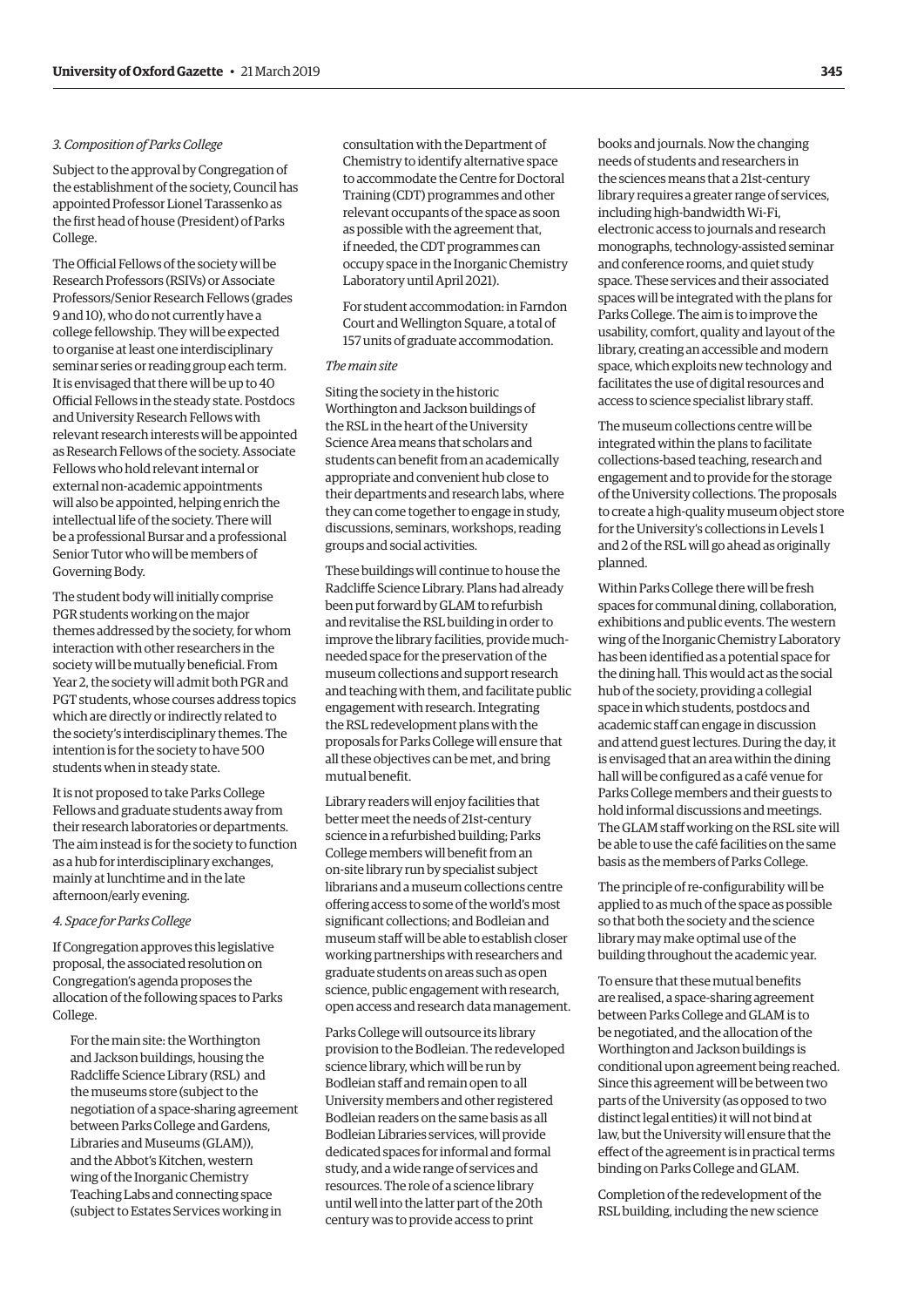<span id="page-5-0"></span>library and museum collections centre, is provisionally scheduled for June 2021. The redevelopment of the western wing of the Inorganic Chemistry Laboratory, Abbot's Kitchen and connecting spaces will follow, with completion provisionally scheduled for June 2022. As the proposed dining hall is not scheduled for completion until just before the start of the 2022–3 academic year, the first two cohorts of students will have access to lunch and dining facilities at Linacre College. Parks College's admissions website will be clear about the expected provision in the first couple of years, and the fellowship will provide a full programme of events for these students. Being research students on four-year programmes, the first year's intake will experience steady-state levels of provision at Parks College in their final two years.

#### *Student accommodation*

Parks College will aim to provide accommodation for as many of its graduate students as possible, albeit not on the RSL site owing to a lack of space. The associated space resolution proposes an initial allocation of 157 units of accommodation to Parks College across two sites: Farndon Court, which is newly acquired by the University, and Wellington Square, which currently provides graduate accommodation. Farndon Court is scheduled to be ready for use by September 2020 and Wellington Square by September 2022.

#### *5. Financial commitments*

The proposed financial envelope for the Parks College project incorporates two other projects planned previously. These are:

- a £15.8m project to redevelop the RSL, the notional envelope for which comprised £10.8m from University funds and £5m secured from philanthropy; and
- the purchase and refurbishment of Farndon Court, for which funding of £10.3m had previously been approved.

The additional elements are:

- the extension of the RSL redevelopment to encompass the Abbot's Kitchen, Inorganic Chemistry Laboratory (ICL) and connecting space, with an associated increase in project costs for the central site from £15.8m to £24m fully funded by the University; and
- £3m to cover the operational deficit of Parks College until 2024/25 when it is expected to break even.

Council, on the recommendation of Finance Committee, has further agreed that the overall envelope should be increased

from the £37.3m set out above to £40m. The additional £2.7m would be held as a contingency under the control of Finance Committee. This is in recognition of the risks highlighted with regard to the £24m project estimate, the need to secure endowment and donations and the possibility of the operational budget needing to absorb unknown or unexpected costs.

The redevelopment of accommodation in Wellington Square is a separate project.

#### *6. Consideration of the proposal*

The proposal has been considered by the following committees of Council: Curators of the University Libraries, Education Committee, Personnel Committee and Finance Committee (advised by Buildings and Estates Sub-Committee and Strategic Capital Steering Group). It has also been considered by Conference of Colleges and Conference's Estates Bursars Committee, Graduate Committee and Domestic Bursars Committee. Council has received and considered the comments and reports from these bodies.

There have been two 75-minute Q&A sessions about Parks College for graduate students on 5 and 13 March and one 75-minute Q&A session for staff on 19 March. A further Q&A session for staff will take place on 25 March. In addition, there is [now a Parks College website \(www.ox.ac.uk/](www.ox.ac.uk/about/organisation/future-projects-parks-college) about/organisation/future-projects-parkscollege) on which further information is available.

Council fully supports the proposal. It does, however, wish to assure itself that the student experience in the first year will be satisfactory before the central site of the society is ready. Council has therefore agreed to receive, at its meeting on 15 July 2019, a report from the Parks College programme board as to whether or not the society will be able to provide a satisfactory student experience in the academic year 2020/21. If the programme board at that time decides that the student experience in the 2020/21 academic year would not be satisfactory, the admission of the first students will be postponed to the academic year 2021/22.

#### *7. Legislation*

The legislative proposal adds Parks College to the list of societies in Statute V.

The regulations to be made by Council if the revised Statute is approved by Congregation provide for the composition and governance of the new society. These are based on the regulations for the existing societies with two principal

differences. One is to provide for the specific requirements of Parks College, which is not offering employment to Official Fellows, rather an association to those otherwise employed by the University, for example in RSIV posts and grades 9–10. Another is to address some anomalies in the position of societies in terms of University governance, by establishing the role of the President and Governing Body of Parks College in administering the society's affairs, while also confirming the position of Parks College within the University's framework of statutes, regulations, policies and procedures. The regulations have been drafted to be LGBT+ aware.

Two further sets of legislation will be dealt with in the future. The regulations providing for the elections cycle for the Proctors and Assessor will be changed following consultation with the Conference of Colleges. Council will also approve the bylaws for Parks College, after they have been drafted by the governing body.

*WHEREAS it is expedient to establish a new society, initially to be known as Parks College,*  THE UNIVERSITY ENACTS AS FOLLOWS.

In Statute V, concerning Colleges, Societies, and Permanent Private Halls, section 5, insert the following (new text underlined):

'5. The following are societies of the University:

Kellogg College Parks College St Cross College'

*Regulations to be made by Council if the Statute is approved*

**1** Insert new Council Regulations as follows:

'*Regulations for Parks College*

1. Parks College shall be a society through which persons who are graduates of other universities (or in the opinion of the governing body possess comparable qualifications) and who are not members of any college, society, Permanent Private Hall or other institution designated by Council by regulation as being permitted to present candidates for matriculation may be admitted as members of the University.

2. The governing body may admit to membership of Parks College:

(1) students desiring to work for research degrees;

(2) other graduate students desiring to pursue academic work in Oxford;

(3) other persons at the discretion of the governing body.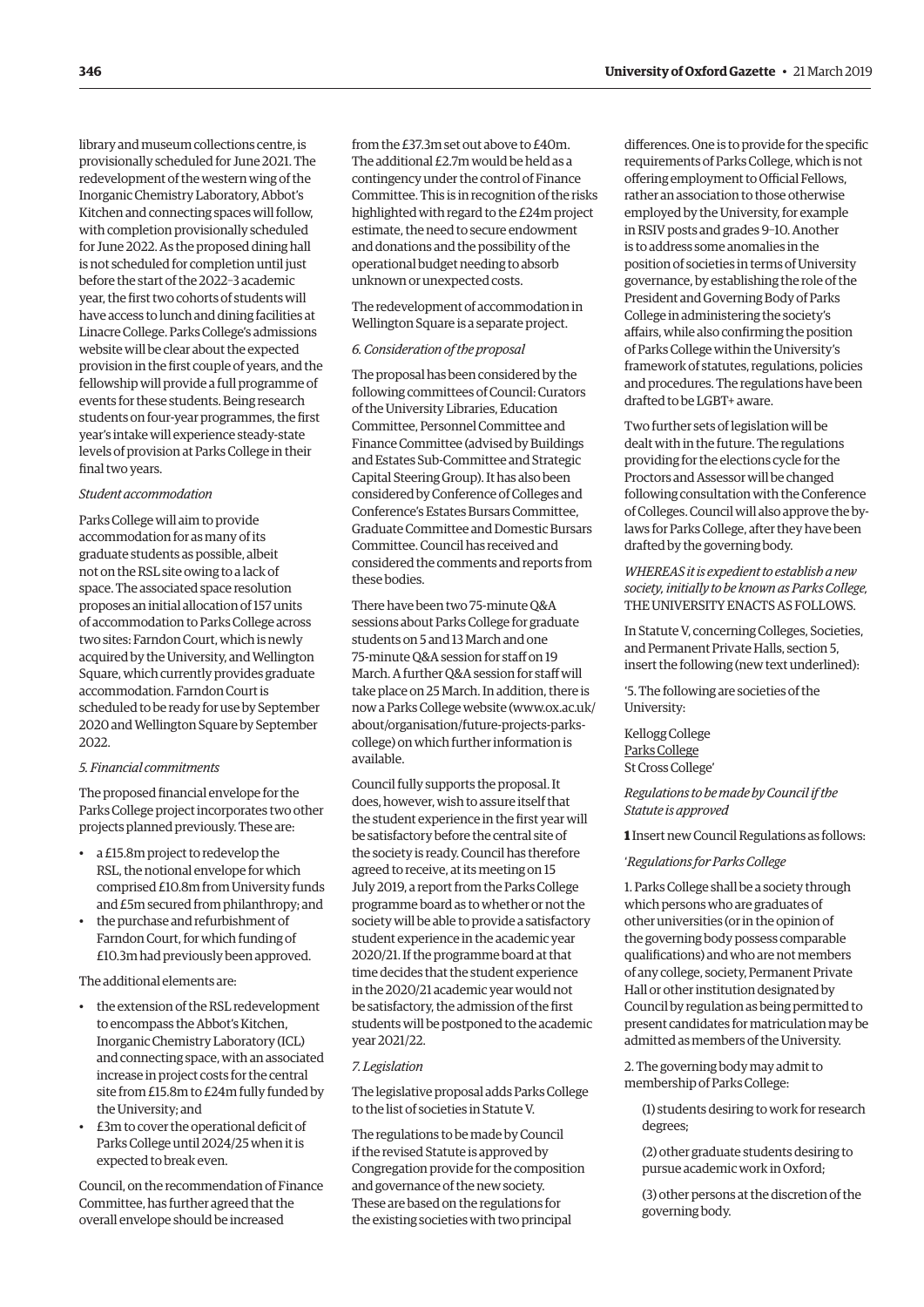<span id="page-6-0"></span>3. The governing body shall consist of the President, who shall be its chair, and Official Fellows and such other fellows as shall be made members of the governing body in accordance with by-laws determined by the governing body and approved by Council under regulation 4 (1) below.

4. (1) The governing body may from time to time make by-laws which shall be consistent with the statutes, regulations, policies and procedures of the University and which, when approved by Council, shall be binding on all Fellows of Parks College.

(2) The governing body shall also have full powers (subject to the provisions of these regulations) to do all that may be necessary to administer Parks College as a graduate society, subject to the following conditions:

(a) it shall submit a report annually to Council;

(b) it shall submit estimates to Council in Hilary Term in respect of the ensuing financial year, and shall satisfy Council that no charge will fall on university funds except such as may be provided by Council; and

(c) the academic policy of Parks College shall be consistent with the University's strategies and plans as approved from time to time by Council. In cases in which Council thinks it appropriate, Council may direct the governing body on certain courses of action consistent with those strategies and plans.

5. (1) The President of Parks College shall be appointed by Council, after Council has considered any recommendations which the governing body may submit, on such terms and conditions as Council shall determine.

(2) The President shall be accountable to Council.

(3) The President may hold their office in conjunction with a professorship, readership, university lecturership or other university teaching or research post if Council, after consultation with the relevant divisional board and any other bodies concerned, shall so decide.

6. The officers of Parks College shall be appointed by the governing body.

7. The governing body may elect to Official Fellowships at the society, on terms and conditions determined by the governing body and approved by Council, suitably qualified persons who are employed by the University.

8. The governing body may elect suitably qualified persons to other categories of fellowships approved by Council, on terms and conditions determined by the governing body and approved by Council.

9. Official Fellows will be appointed for a period of five years in the first instance, with re-appointment for successive five-year terms, subject to satisfactory performance of their society duties.

10. Parks College shall be subject to all the statutes, regulations, policies and procedures of the University as they may be from time to time, unless those statutes, regulations, policies or procedures specifically state otherwise. Any powers or duties afforded to a Head of department by statute, regulation, policy or procedure shall fall to the President or their nominee. Where a statute, regulation, policy or procedure specifies an action or role to be carried out by a particular officer that does not exist in or for Parks College, the Registrar shall appoint an alternate on behalf of Council.'

#### **(3) Voting on a Resolution allocating space for Parks College**

#### *Explanatory Note*

Further information is provided in the explanatory note under agenda item (2) above; see especially section 4.

#### *Text of Resolution*

(1) That the Worthington and Jackson buildings (Levels 1–8, approximately 5,633 sqm net usable area) be allocated to Parks College, subject to the negotiation of a space-sharing agreement between Parks College and the Gardens, Libraries and Museums (GLAM);

(2) that the Abbot's Kitchen, the western wing of the Inorganic Chemistry Lab and connecting space (together approximately 740 sqm net usable area) be allocated to Parks College, subject to Estates Services working in consultation with the Department of Chemistry to identify alternative space to accommodate the CDT programmes and other relevant occupants of the space as soon as possible (with the agreement that, if needed, the CDT programmes can occupy space in the Inorganic Chemistry Laboratory until April 2021);

(3) that Farndon Court (97 accommodation units) be allocated to Parks College; and

(4) that 60 accommodation units in the redeveloped Wellington Square be allocated to Parks College.

#### **Note on procedures in Congregation**

¶ Business in Congregation is conducted in accordance with Congregation Regulations 2 of 2002 [\(www.admin.ox.ac.uk/statutes/](http://www.admin.ox.ac.uk/statutes/regulations/529-122.shtml) [regulations/529-122.shtml\). A](http://www.admin.ox.ac.uk/statutes/regulations/529-122.shtml) printout of these regulations, or of any statute or other regulations, is available from the Council Secretariat on request. A member of Congregation seeking advice on questions relating to its procedures, other than elections, should contact Dr N Berry at the University Offices, Wellington Square [\(telephone: \(2\)80199; email: nigel.berry@](mailto:nigel.berry@admin.ox.ac.uk) admin.ox.ac.uk); questions relating to elections should be directed to the Elections Officer, Ms S L S Mulvihill (telephone: [\(2\)80463; email: elections.office@admin.](mailto:elections.office@admin.ox.ac.uk) ox.ac.uk).